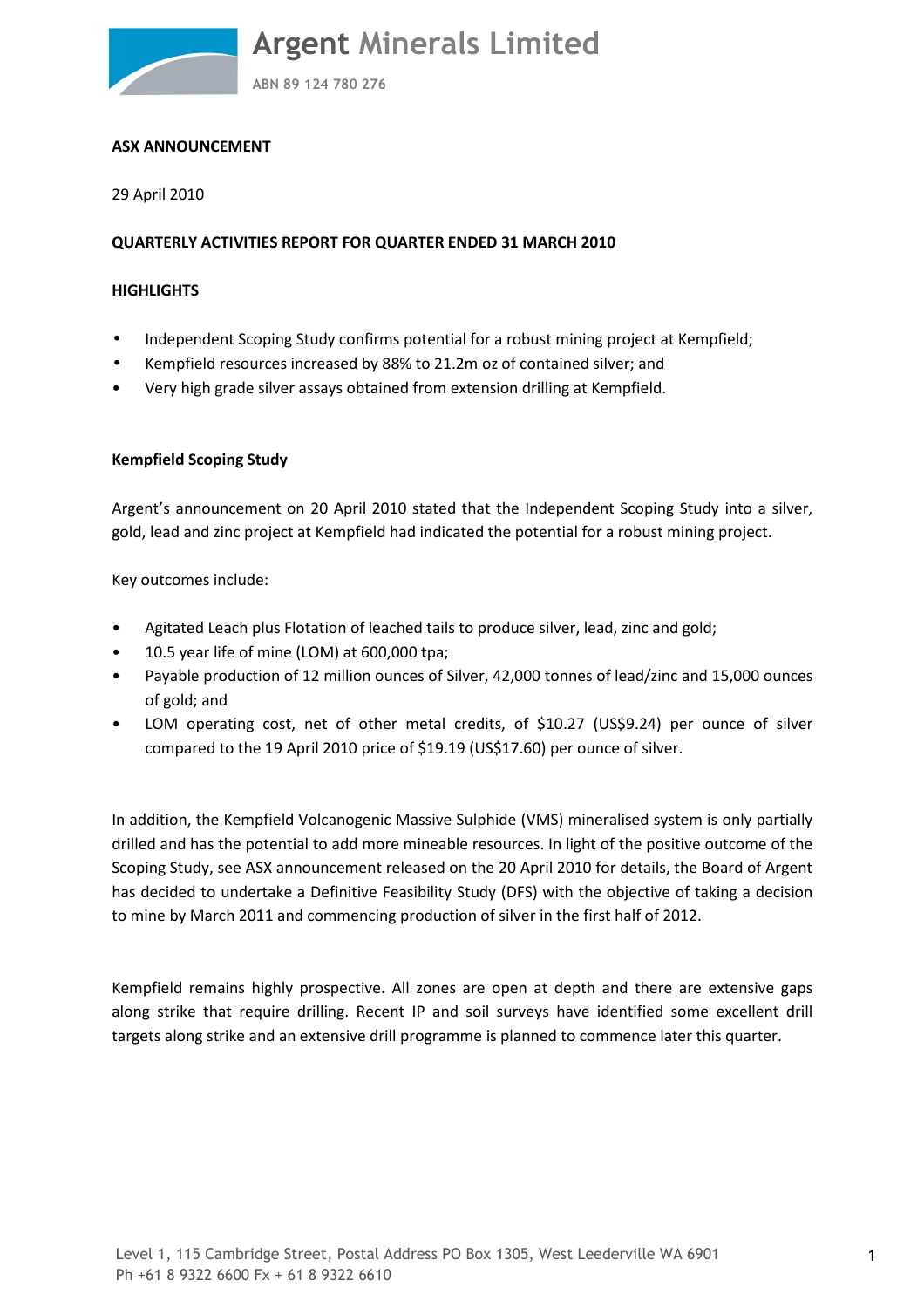

**ABN 89 124 780 276**

#### **Regional Resources**

The region within 50kms of Kempfield has historically seen extensive precious and base metals production and there are a number of deposits which could potentially be treated through a plant located at Kempfield. Several opportunities have been identified and will be the subject of further review.

Barite concentrates could also be produced with the addition of further float cells. The in-pit mining inventory at Kempfield is estimated to contain over 1 million tonnes of barite, which sells for US\$100 (December 2008) per tonne, landed in the Gulf of Mexico. In the absence of a firm market for the product, the Scoping Study does not include any Barite production. If a market for Kempfield Barite was developed in the future it could be produced as a low cost by-product and provide a valuable income stream for the project.

The project provides Argent with exposure to the silver price which has tended to move in sync with gold. A 30% increase in gold and silver prices, i.e. to US\$1430 per ounce gold and US\$21.84 per ounce silver, would add \$70 million to the project's net cash flows. In addition, the proposed pits contain large quantities of low grade material, currently classified as waste at current prices, some of which would be economic to process at higher silver prices.

#### **Definitive Feasibility Study (DFS)**

The DFS which will commence immediately is budgeted to cost approximately \$1.1 million and will be done to a standard designed to attract project financing. It will include:

- 3,500m of infill, metallurgical and geotechnical drilling;
- Metallurgical Bottle Roll and Flotation test work;
- Preparation of an Environmental Impact Study. Fauna, flora and heritage studies have already been completed;
- Process plant engineering and site layout including tailings dam design; and
- Infrastructure requirements including water and power.

Concurrently with the preparation of the DFS the company will seek Development Approval and the grant of a Mining Lease. Discussions have begun to establish a Mining Agreement with the Gundungurra Tribal Council, the representative of the Native Title Claimant to the area.

Completion of the DFS will culminate in a project financing decision for Kempfield. Argent's Executive Chairman, Mr Kerry McHugh, said that "the Scoping Study results are very encouraging and, if they are confirmed by the Definitive Feasibility Study and lead to the establishment of a viable project, will provide a strong stepping stone for Argent's growth profile and underpin the future of the company for years ahead.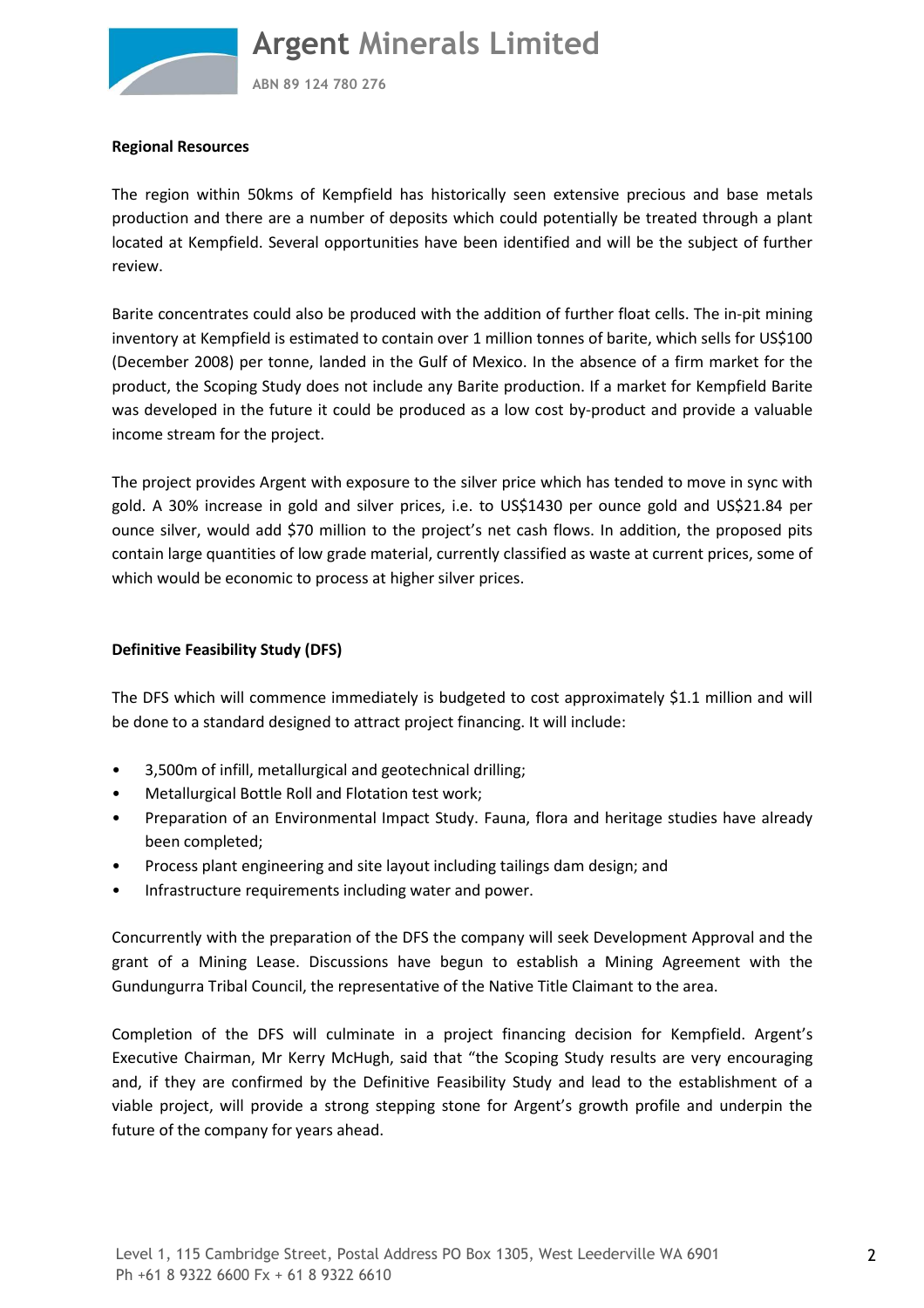

**ABN 89 124 780 276**

"The cash generated would fund the company's exploration efforts, including at the highly prospective Kempfield tenement and assist in the funding of new opportunities. As noted above the Board continues to review and assess other potential near term production assets accessible to Kempfield and in other key regional mining areas in Australia."

Details of the Scoping Study results and of the work to be undertaken in the DFS are set out in the ASX announcement titled, Kempfield Scoping Study Confirms Robust Mining Potential, released on 20 April 2010.

#### **Revised Kempfield Resource Estimate**

Argent Minerals Limited announced on 22 March 2010 that a revised estimate of the silver / lead / zinc / barite resources at its Kempfield property had been undertaken by consulting geologists Hellman and Schofield Pty Ltd, the revised estimates are set out in Table 1. Approximately 84% of the oxide and transitional resource and 54% of the primary resource have reported to the pits proposed in the Scoping Study. Also reported is the resource estimate, which was included in the Company's prospectus, issued in conjunction with its listing on the ASX on 4 April 2008.

The revised resource contains 21.2 million ounces of silver, an 88% increase on the prospectus resource, and equivalent to 326,000 ozs of gold at a silver/gold ratio of 65 to 1. The resource also contains:

- 30,000 ozs of gold;
- 110,000 tonnes of zinc as sulphide; and
- 55,000 tonnes of lead as sulphide.

|                                                      | <b>Million</b> |     | <b>Silver</b> | Lead                     | <b>Zinc</b> | Gold | <b>Barite</b> |  |
|------------------------------------------------------|----------------|-----|---------------|--------------------------|-------------|------|---------------|--|
|                                                      | <b>Tonnes</b>  | g/t | mill ozs      | %                        | %           | g/t  | ℅             |  |
| <b>April 2008 Prospectus Resource</b>                |                |     |               |                          |             |      |               |  |
| All zones<br>(at 60g/t Ag only cut-off)              | 3.7            | 95  | 11.3          | 0.5                      | 0.7         |      | 26            |  |
| <b>March 2010 Resource</b>                           |                |     |               |                          |             |      |               |  |
| Oxide and Transitional<br>(at 40g/t Ag only cut-off) | 3.2            | 79  | 8.1           | $\overline{\phantom{0}}$ |             | 0.09 | 23            |  |
| Sulphide (at 80g/t Ag<br>equivalent cut-off)*        | 6.7            | 62  | 13.2          | 0.8                      | 1.7         | 0.11 | 17            |  |

#### **Table 1 Kempfield Resources**

**Total Silver 9.9m tonnes at 67g/t for 21.2 million ounces of Silver.**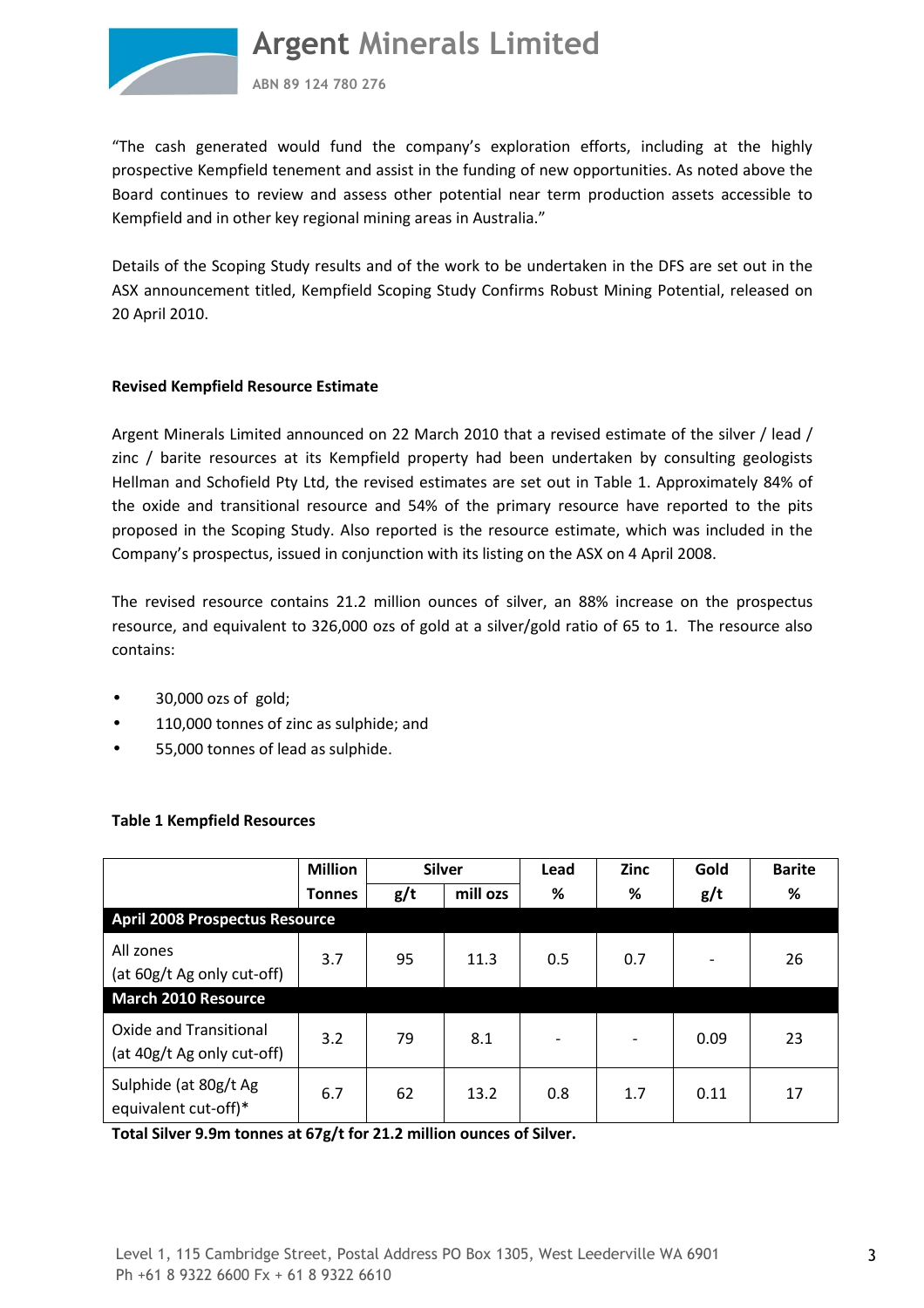

**ABN 89 124 780 276**

\*At 40g/t silver only cut-off for the oxide and transitional material and at 80g/t silver equivalent for the sulphide material (where 20g/t silver is equivalent to 1% lead or 1% zinc or any proportional combination thereof).

Drilling programmes undertaken since the company listed in April 2008 have been very successful, with approximately 8,000m of mainly RC drilling in 120 holes being completed over the period, resulting in an additional 4.8 million ozs of silver at an approximate cost of 15 cents per ounce.

The changes in the cut-off grade from 60g/t silver to 40g/t silver for the oxide and transitional material and from 60g/t silver only to 80g/t silver equivalent for the sulphide, reflect the increase in the silver price between 2000 - 2001 when the resource estimates quoted in the prospectus were made (A\$9 per ounce) and when the revised resource estimates were calculated (A\$18 per ounce) and the value of the lead and zinc in the sulphide mineralization. The revised cut off grades have resulted in an additional 5.1 million ozs of silver.

#### **JORC Code Classification**

Approximately 75% of the tonnes in the overall resource are classified as Measured or Indicated under the JORC Code. 80% of the contained silver and 68% of the contained lead and zinc report to the Measured or Indicated categories. Details are set out in Table 2 below.

#### **Table 2– Kempfield Resources - JORC Code Classification**

|                                                   | <b>Million</b>                             | <b>Silver</b> |                 | Gold | Lead                     | <b>Zinc</b>                  | Ag Eq                        |  |  |
|---------------------------------------------------|--------------------------------------------|---------------|-----------------|------|--------------------------|------------------------------|------------------------------|--|--|
|                                                   | Tonnes                                     | g/t           | <b>Mill ozs</b> | g/t  | ℅                        | %                            | g/t                          |  |  |
| Oxide and Transitional (at 40g/t Ag only cut-off) |                                            |               |                 |      |                          |                              |                              |  |  |
| Measured                                          | 1.4                                        | 87.0          | 4.0             | 0.08 | -                        | -                            | $\qquad \qquad \blacksquare$ |  |  |
| Indicated                                         | 1.3                                        | 74.6          | 3.2             | 0.09 |                          | $\qquad \qquad \blacksquare$ | $\qquad \qquad$              |  |  |
| Inferred                                          | 0.4                                        | 66.3          | 0.9             | 0.08 |                          | -                            | $\qquad \qquad$              |  |  |
| <b>Total</b>                                      | 3.2                                        | 79.2          | 8.1             | 0.09 | $\overline{\phantom{0}}$ | $\qquad \qquad \blacksquare$ | $\overline{\phantom{0}}$     |  |  |
|                                                   | Sulphides (at 80g/t Ag Equivalent cut-off) |               |                 |      |                          |                              |                              |  |  |
| Measured                                          | 1.2                                        | 80.5          | 3.0             | 0.09 | 0.9                      | 1.3                          | 124.5                        |  |  |
| Indicated                                         | 3.5                                        | 61.4          | 6.8             | 0.11 | 0.8                      | 1.6                          | 109.4                        |  |  |
| Inferred                                          | 2.0                                        | 51.3          | 3.4             | 0.12 | 0.8                      | 1.9                          | 105.3                        |  |  |
| <b>Total</b>                                      | 6.7                                        | 61.6          | 13.2            | 0.11 | 0.8                      | 1.7                          | 111.3                        |  |  |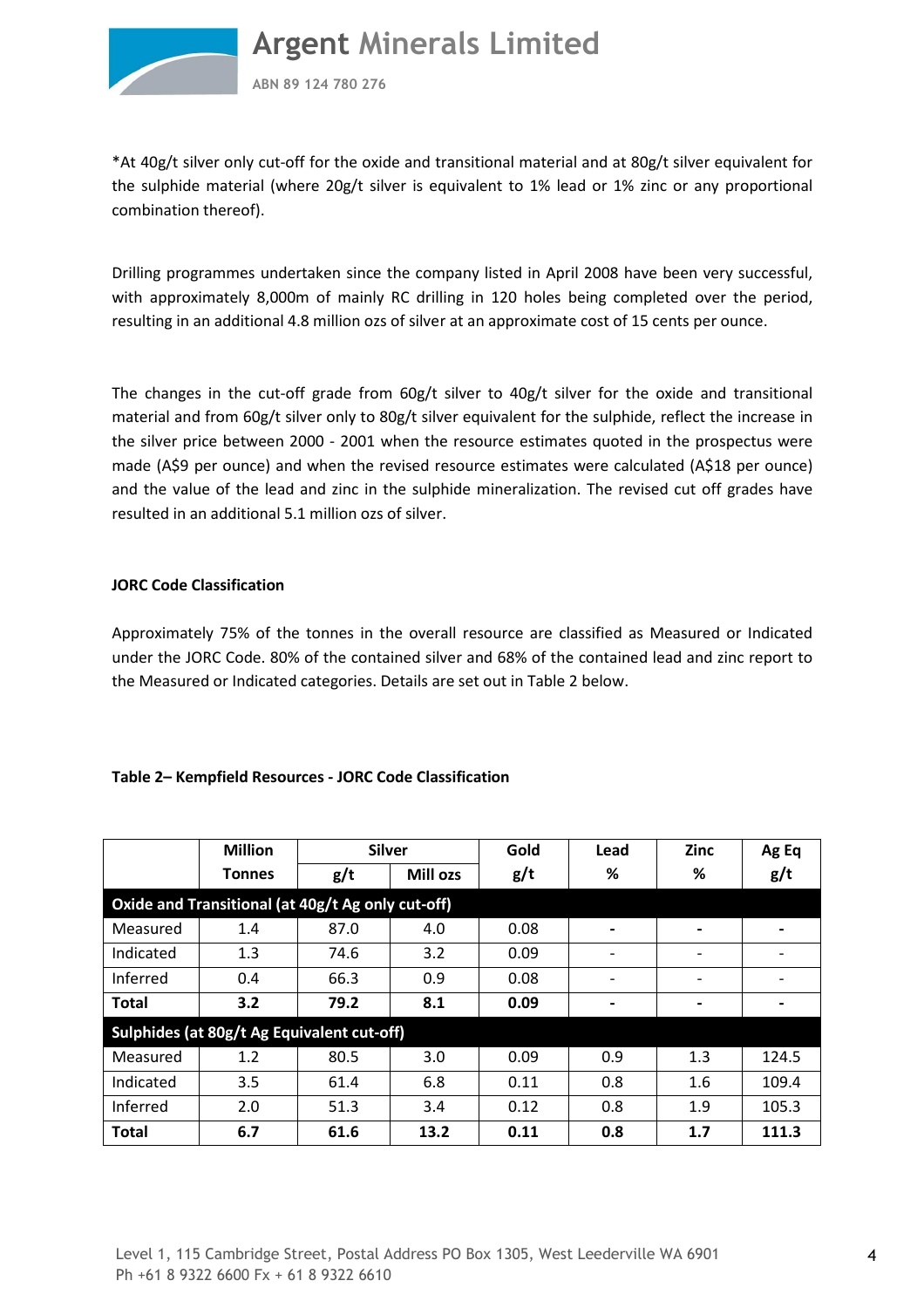

**ABN 89 124 780 276**

The oxide and transitional resources are relatively high grade, generally lie within 30m of the surface and are amenable to leaching to recover silver and gold. Approximately 88% is classified as Measured or Indicated. The much larger sulphide resources lying below the oxide and transitional resources have lower average silver grades (61.6g/t) but contain 2.5% combined lead/zinc.

The sulphide mineralization is amenable to leaching to recover some of the contained silver and to flotation of the leach tail to produce a zinc concentrate and a silver rich lead concentrate. Approximately 72% of the sulphide resource is classified as Measured or Indicated.

#### **Very High grade silver Intersection**

On 8 February 2010, Argent announced that drilling at the McCarron Zone had intersected very high grade silver including;

• 4m at 1,285g/t silver (41 ozs of silver per tonne or the equivalent of 18.2g/t gold) in hole AKRC77.

Table 3 below shows the most significant intersections in holes AKRC77 and 79. Table 4 provides further details of the 4 holes drilled in the most recent programme together, with details of previously reported holes AKRC62 and 74.

| <b>Hole No</b> | <b>From</b> | <b>Interval</b> | <b>Silver</b> | Gold  | Lead | <b>Zinc</b> | CBM* |
|----------------|-------------|-----------------|---------------|-------|------|-------------|------|
|                | (m)         | (m)             | (g/t)         | (g/t) | (%)  | (%)         | $\%$ |
|                |             |                 |               |       |      |             |      |
| AKRC77         | 26          | 40              | 222.0         | 0.31  | 1.6  | 2.2         | 3.8  |
| Including      | 36          | 4               | 1285.0        | 0.34  | 0.7  | 0.3         | 1.0  |
| And including  | 42          | 8               | 78.6          | 0.28  | 2.5  | 6.1         | 8.6  |
|                |             |                 |               |       |      |             |      |
| AKRC79         | 38          | 32              | 79.7          | 0.21  | 1.3  | 1.1         | 2.4  |
| Including      | 42          | 18              | 115.0         | 0.24  | 1.4  | 1.1         | 2.5  |

#### **Table 3**

\*Combined base metals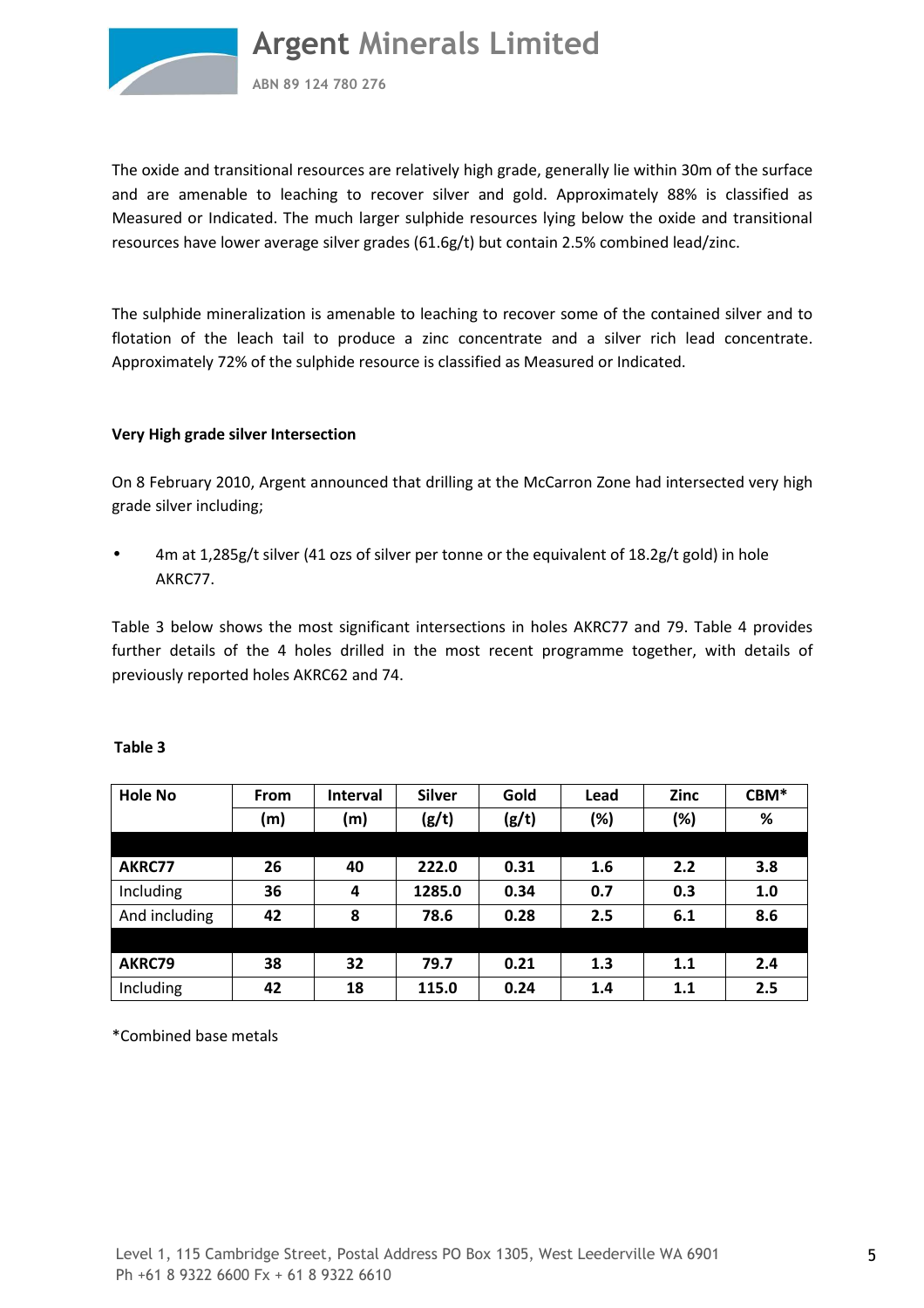

**ABN 89 124 780 276**

#### **Table 4 Further Results**

| <b>Hole No</b>            | <b>Easting</b> | <b>Northing</b> | From                    | Interval       | <b>Silver</b> | Gold | Lead | Zinc | <b>CBM</b> |
|---------------------------|----------------|-----------------|-------------------------|----------------|---------------|------|------|------|------------|
|                           |                |                 | (m)                     | (m)            | g/t           | g/t  | %    | %    | %          |
| <b>McCarron North</b>     |                |                 |                         |                |               |      |      |      |            |
| AKRC62                    | 708280         | 6258090         | <b>Surface</b>          | 44             | 71.6          | 0.20 | 0.03 | 0.46 | 0.49       |
|                           |                | Including       | 4                       | 6              | 212.7         | 0.37 | 0.02 | 0.74 | 0.76       |
|                           |                | Including       | $\overline{\mathbf{4}}$ | $\overline{2}$ | 320.0         | 0.36 | 0.01 | 0.73 | 0.74       |
|                           |                | Including       | 36                      | 6              | 133.3         | 0.59 | 0.03 | 0.46 | 0.49       |
|                           |                | Including       | 40                      | $\overline{2}$ | 134.0         | 1.53 | 0.02 | 0.74 | 0.76       |
|                           |                | And             | 68                      | 4              | 4.4           | 1.21 | 0.06 | 0.17 | 0.23       |
|                           |                |                 |                         |                |               |      |      |      |            |
| AKRC63<br>Deepened        | 708172         | 6257966         | 84                      | $\overline{2}$ | 28.1          | 0.20 | 1.06 | 1.13 | 2.19       |
|                           |                |                 |                         |                |               |      |      |      |            |
| AKRC74                    | 708375         | 6258280         | 12                      | 44             | 159.7         | 0.41 | 1.68 | 1.98 | 3.66       |
|                           |                | including       | 20                      | 6              | 365.0         | 0.20 | 0.66 | 0.27 | 0.97       |
|                           |                | Including       | 40                      | 16             | 190.7         | 0.53 | 3.14 | 4.89 | 8.03       |
|                           |                | Including       | 50                      | 6              | 356.0         | 1.07 | 4.66 | 6.94 | 11.60      |
|                           |                | And             | 90                      | 18             | 23.8          | 0.28 | 0.71 | 2.15 | 2.86       |
|                           |                | Including       | 90                      | $\overline{4}$ | 31.0          | 0.29 | 0.92 | 2.45 | 3.37       |
| AKRC77                    | 708270         | 6258122         | 26                      | 96             | 99.9          | 0.27 | 0.98 | 1.53 | 2.51       |
|                           |                | Including       | 26                      | 40             | 222.0         | 0.31 | 1.62 | 2.19 | 3.81       |
|                           |                | Including       | 26                      | 16             | 440.9         | 0.37 | 0.87 | 0.55 | 1.42       |
|                           |                | Including       | 36                      | $\pmb{4}$      | 1285.0        | 0.34 | 0.65 | 0.35 | 1.00       |
|                           |                | Including       | 42                      | 8              | 78.6          | 0.28 | 2.55 | 6.06 | 8.61       |
|                           |                | Including       | 46                      | $\overline{2}$ | 78.9          | 0.35 | 2.24 | 7.96 | 10.20      |
|                           |                | Including       | 58                      | 8              | 80.2          | 0.29 | 2.17 | 3.99 | 6.16       |
| <b>South Conglomerate</b> |                |                 |                         |                |               |      |      |      |            |
| AKRC78                    | 708344         | 6257767         | 20                      | 4              | 43.1          | 0.25 | 0.69 | 0.18 | 0.87       |
|                           |                | and             | 36                      | 6              | 36.9          | 0.63 | 0.54 | 0.21 | 0.75       |
| <b>McCarron North</b>     |                |                 |                         |                |               |      |      |      |            |
| AKRC79                    | 708281         | 6258140         | 38                      | 32             | 79.7          | 0.21 | 1.27 | 1.08 | 2.35       |
|                           |                |                 | 42                      | 18             | 115.0         | 0.24 | 1.46 | 1.08 | 2.54       |
|                           |                |                 | 86                      | $\overline{2}$ | 20.2          | 1.00 | 0.43 | 0.62 | 1.05       |
|                           |                |                 | 98                      | $\overline{2}$ | 29.3          | 0.70 | 0.54 | 1.31 | 1.85       |
|                           |                |                 | 116                     | $\overline{2}$ | 7.3           | 0.92 | 0.11 | 2.15 | 2.26       |

Planned follow up drilling will include;

- 1. Holes to test the down dip extensions of the mineralization.
- 2. Holes will be drilled along the 255m of apparent strike to the north to where hole AKRC35 intersected 6m averaging 0.22g/t gold, 163.7g/t silver and 2.4% CBM. However there are 3 previously drilled holes along this strike, see Figure 1 below, which only intersected narrow bands of mineralisation illustrating the lensy type nature of this type of mineralization. Planning of the follow up holes will take this into account.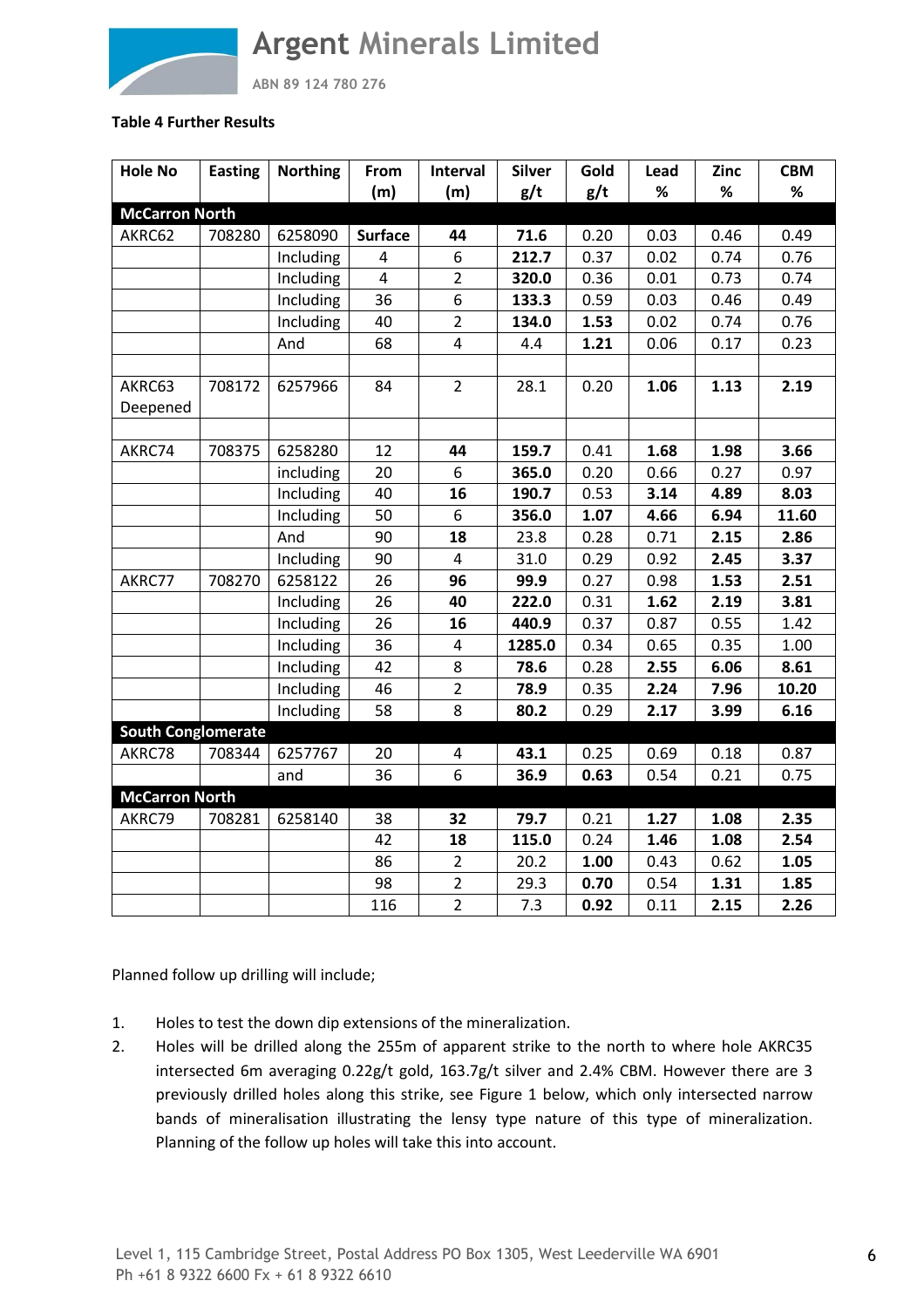**ABN 89 124 780 276**



 **Figure 1**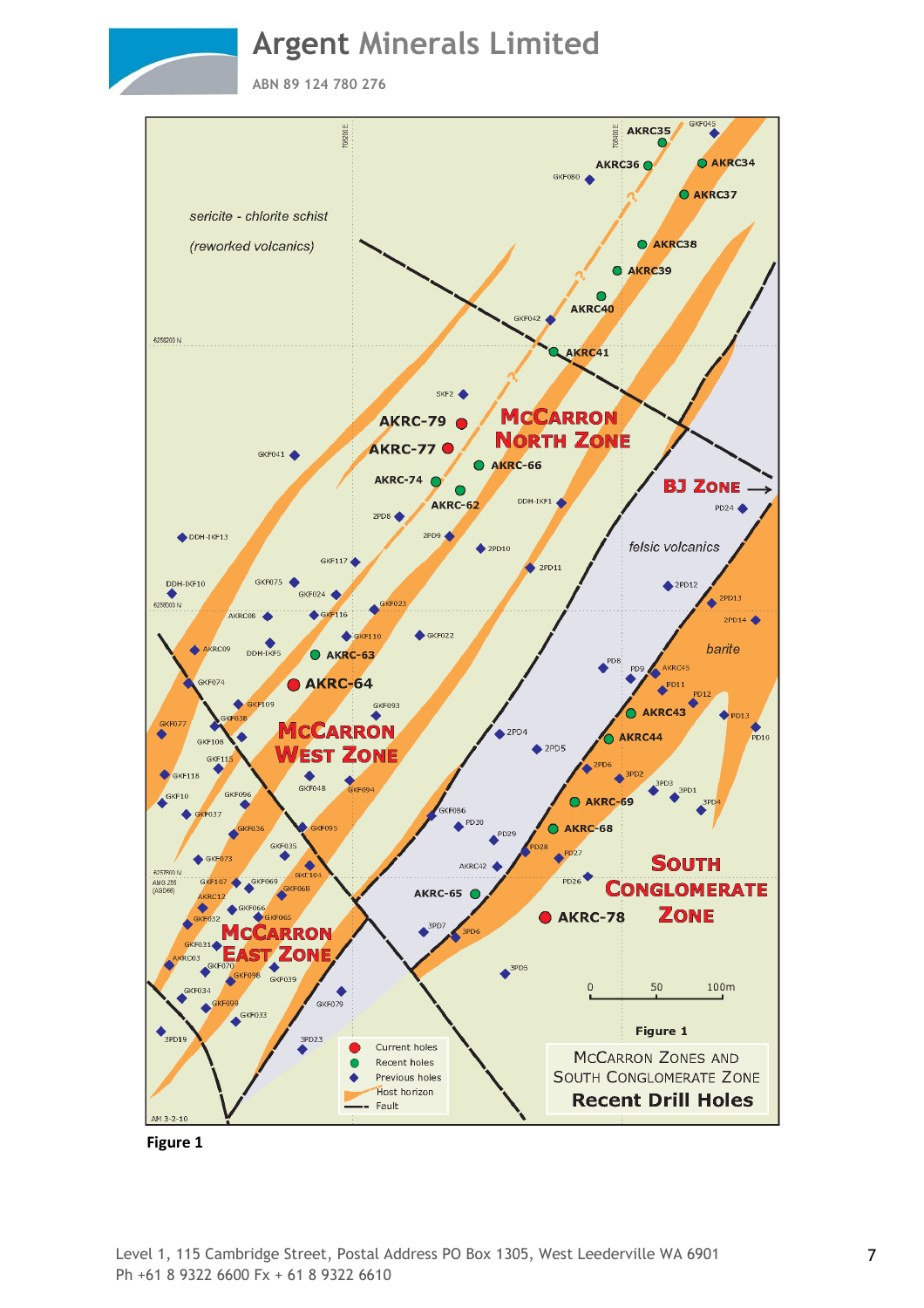

**ABN 89 124 780 276**

#### **West Wyalong and Sunny Corner**

No work was undertaken on these tenements during the quarter as activities were focussed on Kempfield. However, a small drilling programme is scheduled to commence in May 2010 at West Wyalong to follow up the 2m at 21.5 g/t gold intersection at 60m vertical in hole WGC001. In addition, a small 2 hole programme is being planned to test the historic Nevada copper mine at Sunny Corner.

#### **Cash Reserves**

As 31st March 2010 Argent had cash totalling \$1.718 million.

For more information:

www.argentminerals.com.au

Kerry McHugh Executive Chairman Argent Minerals Limited Ph: 0404 465 154

#### **Competent Person Statements**

The information in this report that relates to mineral resources on the Kempfield Tenements is based on information compiled by Mr. van der Heyden who is a Member of the Australian Institute of Mining and Metallurgy and a full time employee of Hellman & Schofield Pty Ltd. The data used to derive the mineral resource estimate was supplied by Argent Minerals Limited and compiled, in the case of data produced prior to January 2007 by Mr Chris Torrey who is a Member of the Australian Institute of Geoscientists and a full time employee of CTEX Pty Ltd an independent geological consultancy and, in the case of data produced since January 2007, by Dr Vladimir David.

 Mr van der Heyden, Mr Torrey and Dr David have sufficient experience which is relevant to the style of mineralisation and type of deposit under consideration and to the activity which they are undertaking to qualify as "Competent Persons" as defined in the 2004 Edition of the "Australasian Code for Reporting of Exploration Results, Mineral Resources and Ore Reserves". Mr van der Heyden, Mr Torrey and Dr David consent to the inclusion in this Report of the information compiled by them in the form and context in which they appear.

The information in this Report that relates to Exploration is based on information compiled by David Timms and Dr Vladamir David who are members of the Australian Institute of Geoscientists, and Technical Consultants to Argent, and who have sufficient experience relevant to the style of mineralisation and type of deposit under consideration and to the activity being undertaken to qualify as Competent Persons as defined in the 2004 Edition of the "Australasian Code for Reporting of Exploration Results, Mineral Resources and Ore Reserves". Mr Timms and Dr David consent to the inclusion in the report of the matters based on the information in the form and context in which it appears.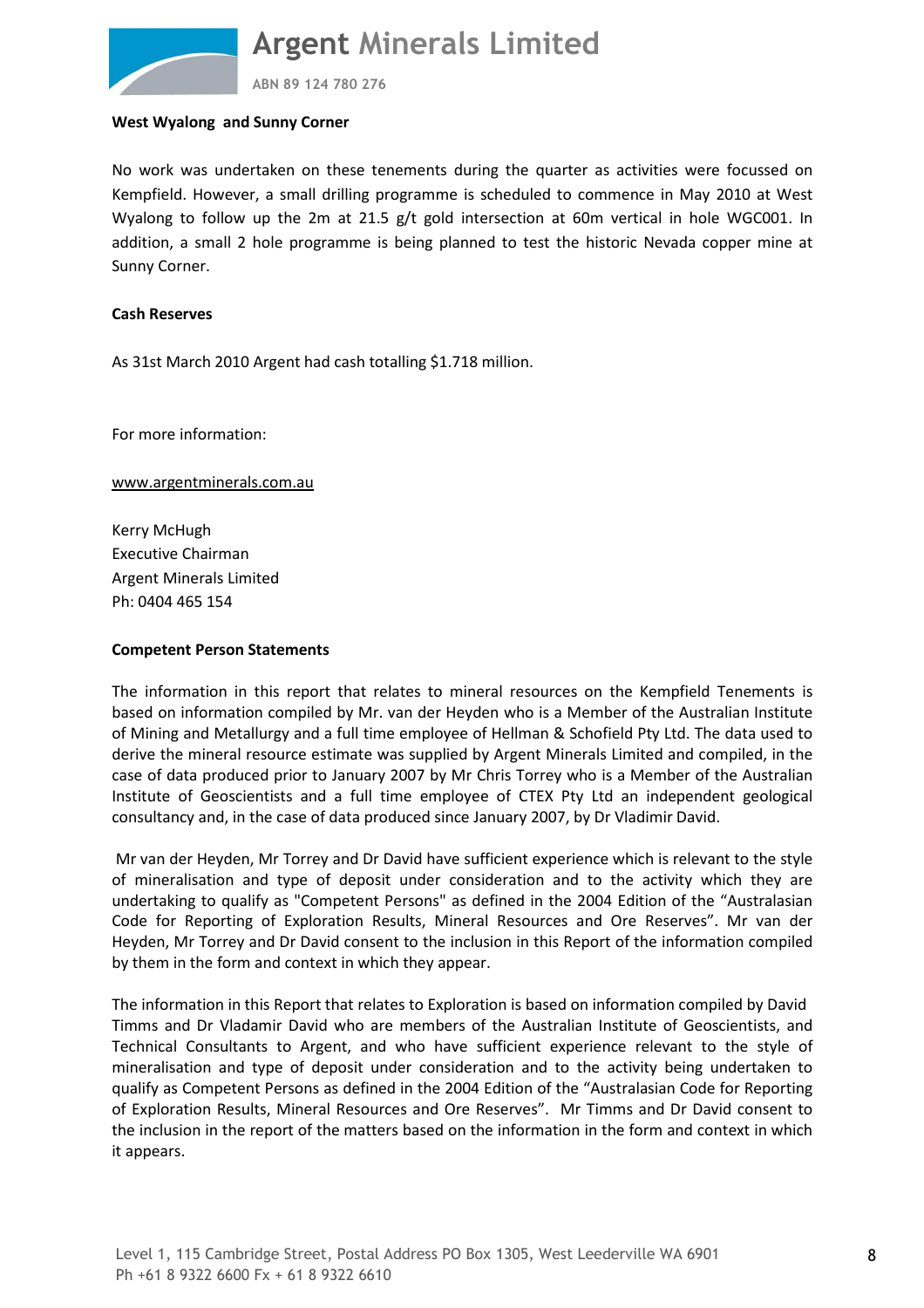# **Appendix 5B**

*Rule 5.3* 

## **Mining exploration entity quarterly report**

Introduced 1/7/96. Origin: Appendix 8. Amended 1/7/97, 1/7/98, 30/9/2001.

Name of entity

#### **ARGENT MINERALS LIMITED**

**89 124 780 276 31 March 2010** 

ABN Quarter ended ("current quarter")

#### **Consolidated statement of cash flows**

|                            | Cash flows related to operating activities                                                                                                   | Current quarter<br><b>\$A '000</b>                                                                                                   | Year to date<br>\$A '000 |         |
|----------------------------|----------------------------------------------------------------------------------------------------------------------------------------------|--------------------------------------------------------------------------------------------------------------------------------------|--------------------------|---------|
| 1.1                        | Receipts from product sales and related debtors                                                                                              |                                                                                                                                      |                          |         |
| 1.2                        | Payments for                                                                                                                                 | (a) exploration and evaluation<br>(b) development<br>(c) production                                                                  | (317)                    | (879)   |
|                            |                                                                                                                                              | (d) administration                                                                                                                   | (125)                    | (298)   |
| 1.3<br>1.4<br>1.5<br>1.6   | Dividends received<br>Interest and other items of a similar nature received<br>Interest and other costs of finance paid<br>Income taxes paid |                                                                                                                                      | 19                       | 54      |
| 1.7                        | Other (provide details if material) – GST                                                                                                    |                                                                                                                                      | 19                       | (84)    |
|                            | <b>Net Operating Cash Flows</b>                                                                                                              |                                                                                                                                      | (404)                    | (1,207) |
| 1.8<br>1.9<br>Laur<br>1.10 | Cash flows related to investing activities<br>Payment for purchases of:<br>Proceeds from sale of:<br>Loans to other entities                 | (a)prospects<br>(b) equity investments<br>(c) other fixed assets<br>(a)prospects<br>(b) equity investments<br>(c) other fixed assets |                          | (6)     |
| 1.11                       | Loans repaid by other entities                                                                                                               |                                                                                                                                      |                          |         |
| 1.12                       | Other (provide details if material)                                                                                                          |                                                                                                                                      |                          |         |
|                            | Net investing cash flows                                                                                                                     |                                                                                                                                      |                          |         |
| 1.13                       | forward)                                                                                                                                     | Total operating and investing cash flows (carried                                                                                    | (404)                    | (1,213) |

<sup>+</sup> See chapter 19 for defined terms.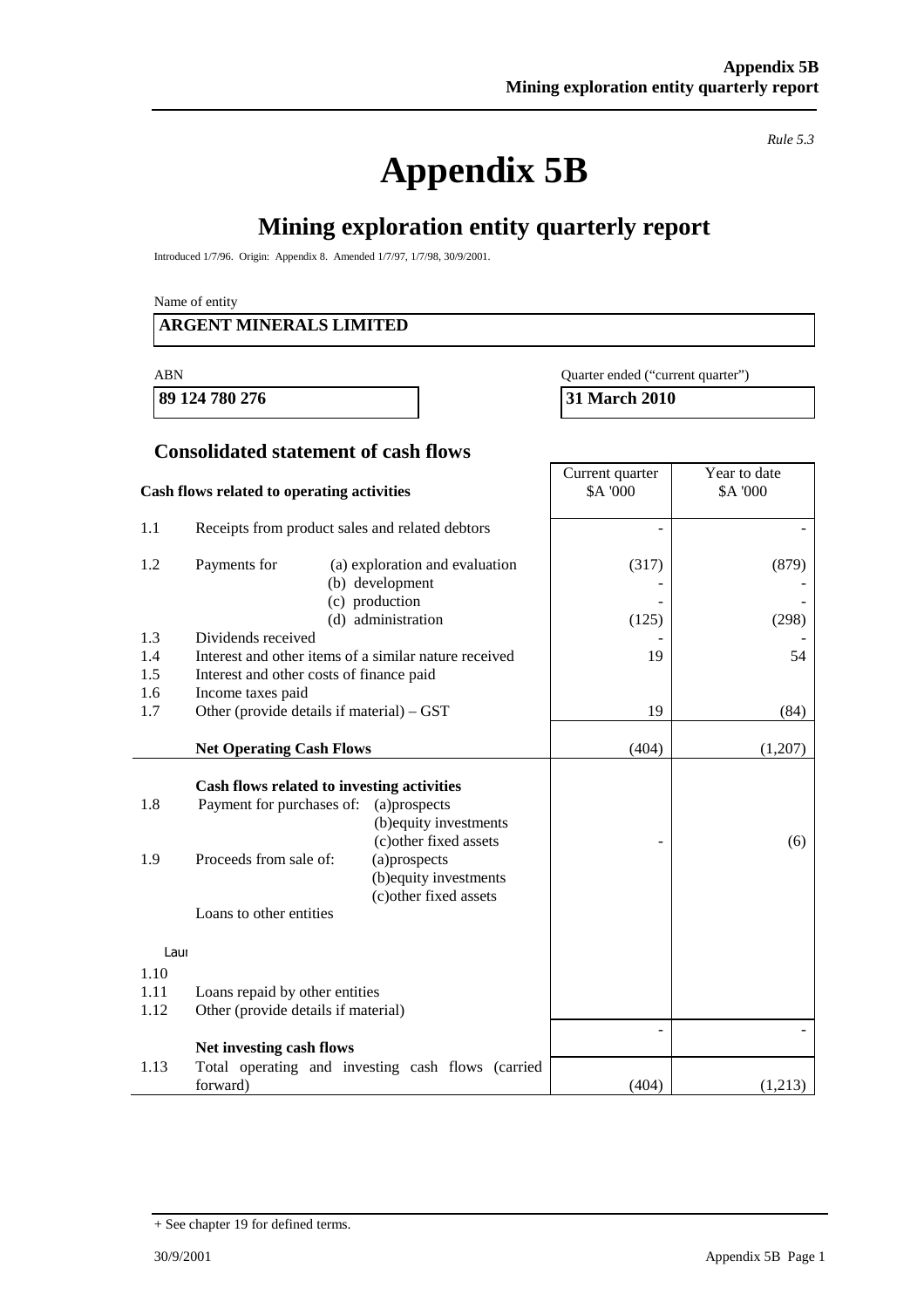| 1.13 | Total operating and investing cash flows      |       |         |
|------|-----------------------------------------------|-------|---------|
|      | (brought forward)                             | (404) | (1,213) |
|      |                                               |       |         |
|      | Cash flows related to financing activities    |       |         |
| 1.14 | Proceeds from issues of shares, options, etc. |       | 629     |
| 1.15 | Proceeds from sale of forfeited shares        |       |         |
| 1.16 | Proceeds from borrowings                      |       |         |
| 1.17 | Repayment of borrowings                       |       |         |
| 1.18 | Dividends paid                                |       |         |
| 1.19 | Other (provide details if material)           |       | (39)    |
|      | Net financing cash flows                      |       | 590     |
|      |                                               |       |         |
|      | Net increase (decrease) in cash held          | (403) | (623)   |
| 1.20 | Cash at beginning of quarter/year to date     | 2,121 | 2,341   |
| 1.21 | Exchange rate adjustments to item 1.20        |       |         |
| 1.22 | Cash at end of quarter                        | 1,718 | 1,718   |

#### **Payments to directors of the entity and associates of the directors Payments to related entities of the entity and associates of the related entities**

|                                                                          | Current quarter<br>\$'000 |
|--------------------------------------------------------------------------|---------------------------|
| 1.23<br>Aggregate amount of payments to the parties included in item 1.2 | 111                       |
| 1.24<br>Aggregate amount of loans to the parties included in item 1.10   |                           |

1.25 Explanation necessary for an understanding of the transactions

|                                                  | \$'000 |
|--------------------------------------------------|--------|
| Directors fees and remuneration                  | 90     |
| Accounting, bookkeeping and secretarial services |        |

#### **Non-cash financing and investing activities**

2.1 Details of financing and investing transactions which have had a material effect on consolidated assets and liabilities but did not involve cash flows

2.2 Details of outlays made by other entities to establish or increase their share in projects in which the reporting entity has an interest

<sup>+</sup> See chapter 19 for defined terms.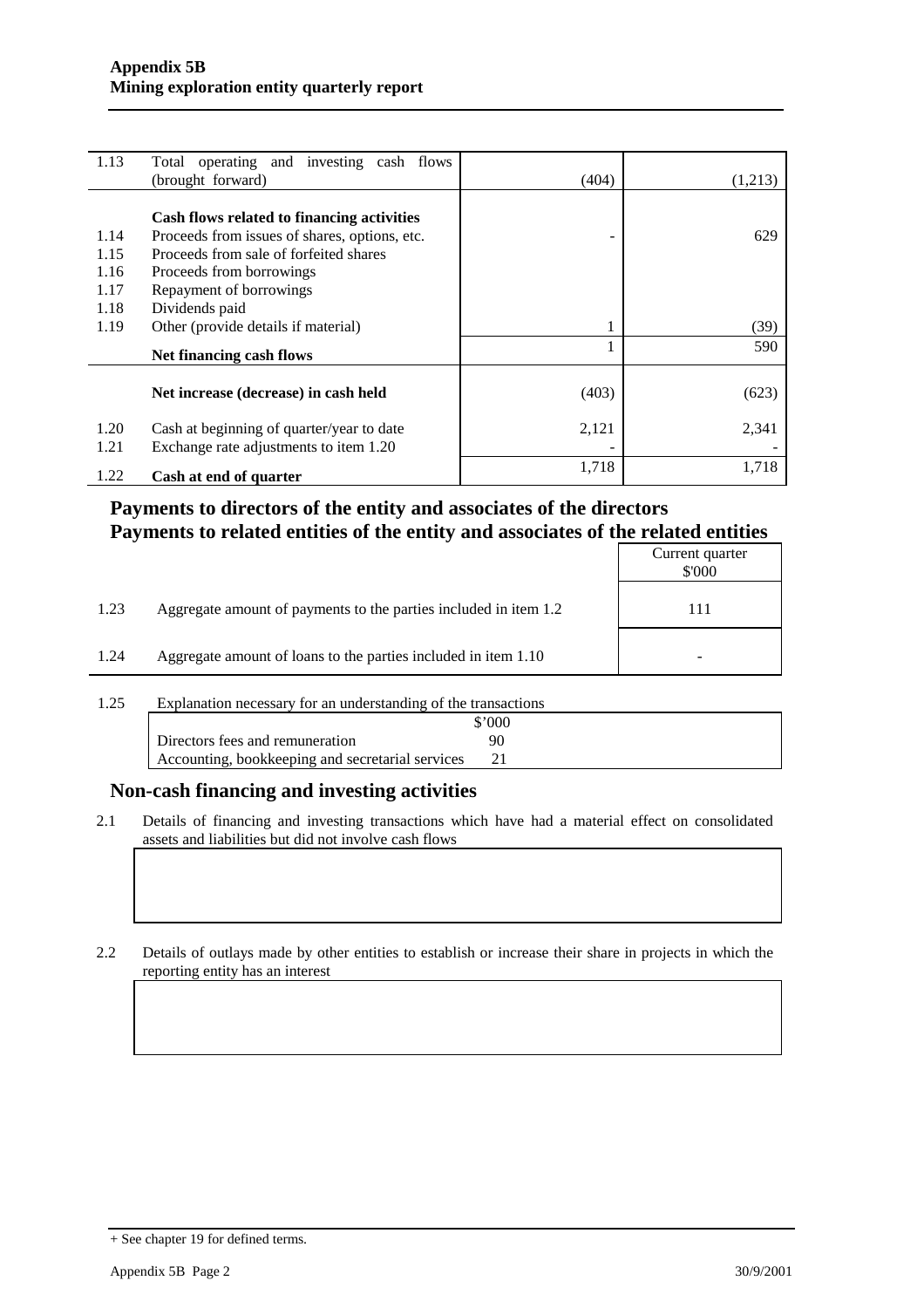#### **Financing facilities available**

*Add notes as necessary for an understanding of the position.* 

|     |                             | Amount available<br>\$A'000 | Amount used<br>A'000 |
|-----|-----------------------------|-----------------------------|----------------------|
| 3.1 | Loan facilities             | $\rm NIL$                   |                      |
| 3.2 | Credit standby arrangements | <b>NIL</b>                  |                      |

## **Estimated cash outflows for next quarter**

| 4.1 | Exploration and evaluation | \$A'000<br>450           |
|-----|----------------------------|--------------------------|
|     |                            |                          |
| 4.2 | Development                | $\overline{\phantom{0}}$ |
|     |                            |                          |
|     | <b>Total</b>               | 450                      |

## **Reconciliation of cash**

|     | Reconciliation of cash at the end of the quarter (as<br>shown in the consolidated statement of cash flows) to<br>the related items in the accounts is as follows. | Current quarter<br>\$A'000 | Previous quarter<br>A'000 |
|-----|-------------------------------------------------------------------------------------------------------------------------------------------------------------------|----------------------------|---------------------------|
| 5.1 | Cash on hand and at bank                                                                                                                                          | 13                         | 34                        |
| 5.2 | Deposits at call                                                                                                                                                  | 1,669                      | 2,051                     |
| 5.3 | Bank overdraft                                                                                                                                                    |                            |                           |
| 5.4 | Other (Bank Guarantee deposit)                                                                                                                                    | 36                         | 36                        |
|     | <b>Total: cash at end of quarter</b> (item 1.22)                                                                                                                  | 1,718                      | 2,121                     |

#### **Changes in interests in mining tenements**

|     |                                                                        | Tenement reference | Nature of interest<br>(note (2)) | Interest at<br>beginning<br>of quarter | Interest<br>at end of<br>quarter |
|-----|------------------------------------------------------------------------|--------------------|----------------------------------|----------------------------------------|----------------------------------|
| 6.1 | Interests in mining<br>tenements<br>relinquished, reduced<br>or lapsed | Nil                |                                  |                                        |                                  |
| 6.2 | Interests in mining<br>tenements acquired or<br>increased              | <b>Nil</b>         |                                  |                                        |                                  |

<sup>+</sup> See chapter 19 for defined terms.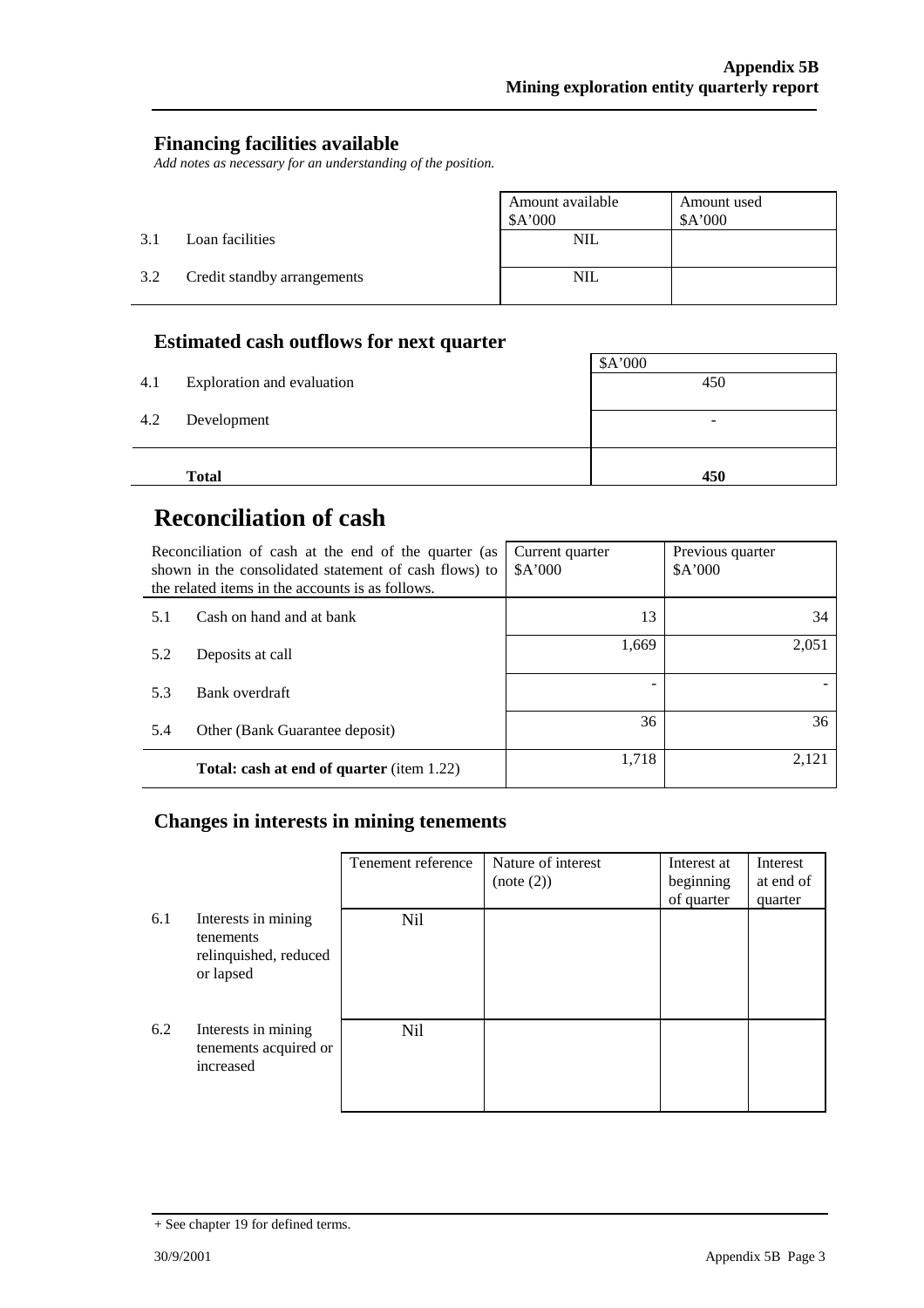#### **Issued and quoted securities at end of current quarter**

*Description includes rate of interest and any redemption or conversion rights together with prices and dates.* 

|         |                                          | Total number   | Number quoted | Issue price per<br>security (see note | Amount paid up per<br>security (see note 3) |
|---------|------------------------------------------|----------------|---------------|---------------------------------------|---------------------------------------------|
|         |                                          |                |               | $3)$ (cents)                          | (cents)                                     |
| 7.1     | Preference                               | $\overline{a}$ |               |                                       |                                             |
|         | <sup>+</sup> securities<br>(description) |                |               |                                       |                                             |
| 7.2     | Changes during                           |                |               |                                       |                                             |
|         | quarter                                  |                |               |                                       |                                             |
|         | (a) Increases                            |                |               |                                       |                                             |
|         | through issues                           |                |               |                                       |                                             |
|         | (b) Decreases                            |                |               |                                       |                                             |
|         | through returns<br>of capital, buy-      |                |               |                                       |                                             |
|         | backs,                                   |                |               |                                       |                                             |
|         | redemptions                              |                |               |                                       |                                             |
| 7.3     | +Ordinary                                | 48,231,251     | 48,231,251    |                                       |                                             |
|         | securities                               |                |               |                                       |                                             |
| 7.4     | Changes during                           |                | ÷,            |                                       |                                             |
|         | quarter                                  |                |               |                                       |                                             |
|         | (a) Increases                            |                |               |                                       |                                             |
|         | through issues                           |                |               |                                       |                                             |
|         | (b) Decreases<br>through returns         |                |               |                                       |                                             |
|         | of capital, buy-                         |                |               |                                       |                                             |
|         | backs                                    |                |               |                                       |                                             |
| 7.5     | +Convertible                             |                |               |                                       |                                             |
|         | debt securities                          |                |               |                                       |                                             |
|         | (description)                            |                |               |                                       |                                             |
| 7.6     | Changes during<br>quarter                |                |               |                                       |                                             |
|         | (a) Increases                            |                |               |                                       |                                             |
|         | through issues                           |                |               |                                       |                                             |
|         | (b) Decreases                            |                |               |                                       |                                             |
|         | through                                  |                |               |                                       |                                             |
|         | securities                               |                |               |                                       |                                             |
|         | matured,                                 |                |               |                                       |                                             |
| $7.7\,$ | converted<br><b>Options</b>              |                |               | Exercise price                        | Expiry date                                 |
|         | (description and                         |                |               |                                       |                                             |
|         | conversion                               | 48,230,751     | 48,230,751    | \$0.20c                               | 30 June 2011                                |
|         | factor)                                  |                |               |                                       |                                             |
| 7.8     | Issued during                            |                |               |                                       |                                             |
| 7.9     | quarter                                  |                |               |                                       |                                             |
|         | <b>Exercised</b> during<br>quarter       |                |               |                                       |                                             |
| 7.10    | <b>Expired during</b>                    | $\blacksquare$ |               |                                       |                                             |
|         | quarter                                  |                |               |                                       |                                             |
| 7.11    | <b>Debentures</b>                        | ÷.             |               |                                       |                                             |
| 7.12    | (totals only)<br><b>Unsecured</b>        | ÷.             |               |                                       |                                             |
|         | notes (totals                            |                |               |                                       |                                             |
|         | <i>only</i> )                            |                |               |                                       |                                             |
|         |                                          |                |               |                                       |                                             |

<sup>+</sup> See chapter 19 for defined terms.